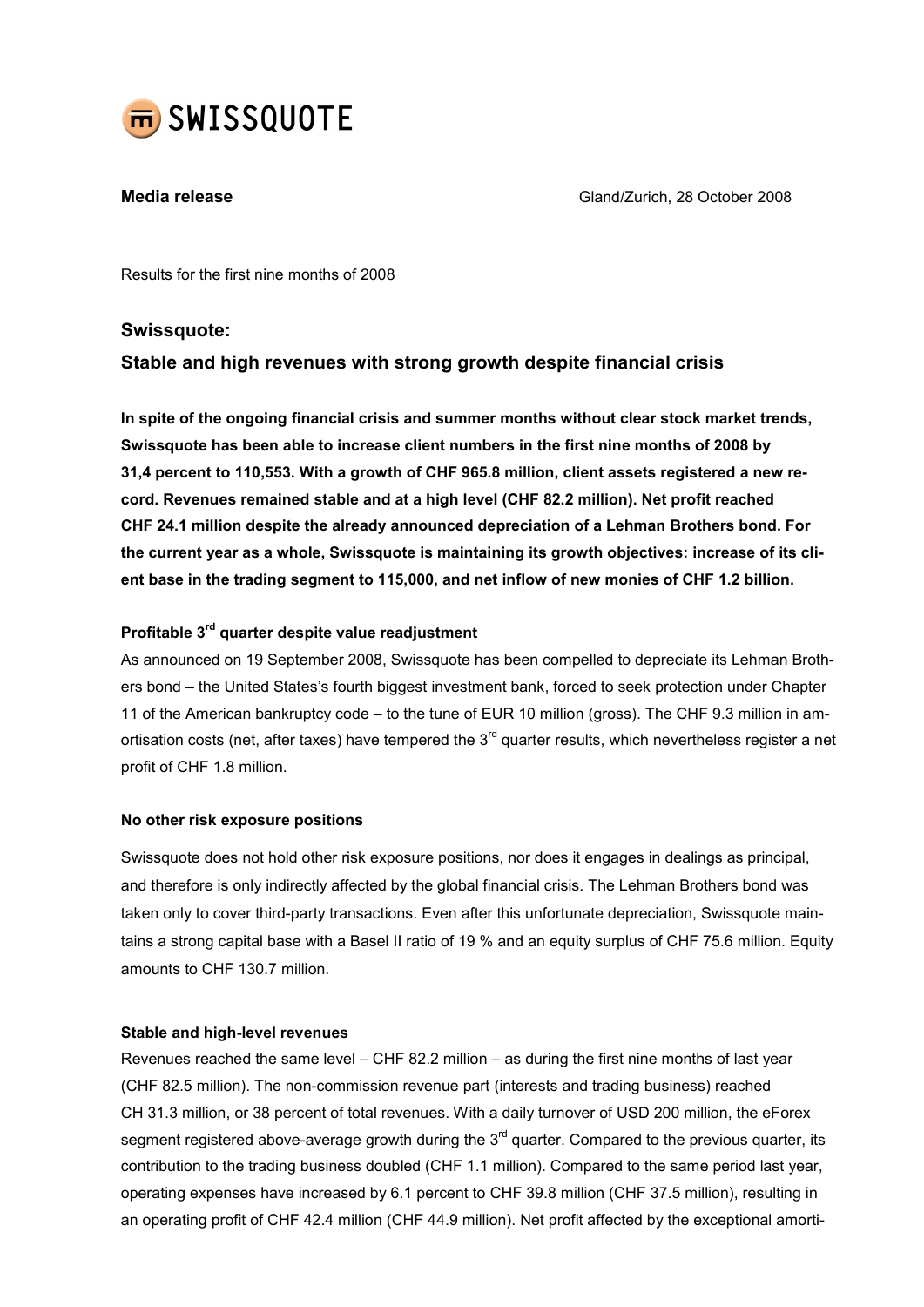

sation of CHF 9.3 million reached CHF 24.1 million in the first nine months (CHF 35.9 million), 33.1 percent less than the same period of the previous year.

#### New records for monies inflow and client numbers

The inflow of new monies reached CHF 965.8 million (CHF 919.6 million) during the first nine months, which is 5.0 percent above the previous year's figure. All in all, and as a result of the financial crisis, customer assets have decreased compared with the same period last year from CHF 5.8 billion to CHF 5.2 billion.

Since the launch of the "Dynamic Savings Account" in May of this year, Swissquote is making a distinction between trading and savings customers. The number of trading clients increased by 24,673 (29.3 percent) to 108,777. By the end of September, the number of savings account clients reached 1,776, with assets of CHF 39 million. As a whole, Swissquote increased its client base by 31.4 percent to 110,553.

### Stronger presence at the Zurich location

Swissquote is consolidating its presence in the Zurich region. After having moved from Glattzentrum to the city centre and inaugurated the new Swissquote Lounge at Schützengasse 22-24, Swissquote opened its logistics centre in Zurich-Seebach, where a staff of 14 is now working. Following the strong growth of the institutional clients' segment, Swissquote moved part of the trading floor from Gland to Zurich. In all, Swissquote now has 72 people working at its Zurich locations.

The complete financial report for the  $3<sup>rd</sup>$  quarter of 2008 can be viewed at: http://www.swissquote.ch – THE COMPANY /investors relations/reporting

## Swissquote – Switzerland's leading online broker

Swissquote has 232 employees in Gland (VD) and Zurich. Swissquote is Switzerland's leading online broker. In addition to low-cost stock market access and a trading platform for portfolio managers, Swissquote also offers a wide range of financial and online wealth management tools. The shares of Swissquote Group Holding AG (SQN) are listed on the SWX.

### For further information, please contact

Marc Bürki, CEO Swissquote Bank, Chemin de la Crétaux 33, CH-1196 Gland Phone +41 22 999 98 50, Fax +41 22 999 94 54, Cell phone +41 79 413 41 45 marc.burki@swissquote.ch

#### Calendar of events in 2009

| 13.02.2009 | Presentation of the 2008 results in Zurich (SWX) |
|------------|--------------------------------------------------|
| 29.04.2009 | 1 <sup>st</sup> quarter 2008 results             |
| 30.04.2009 | Annual General Meeting in Zurich                 |